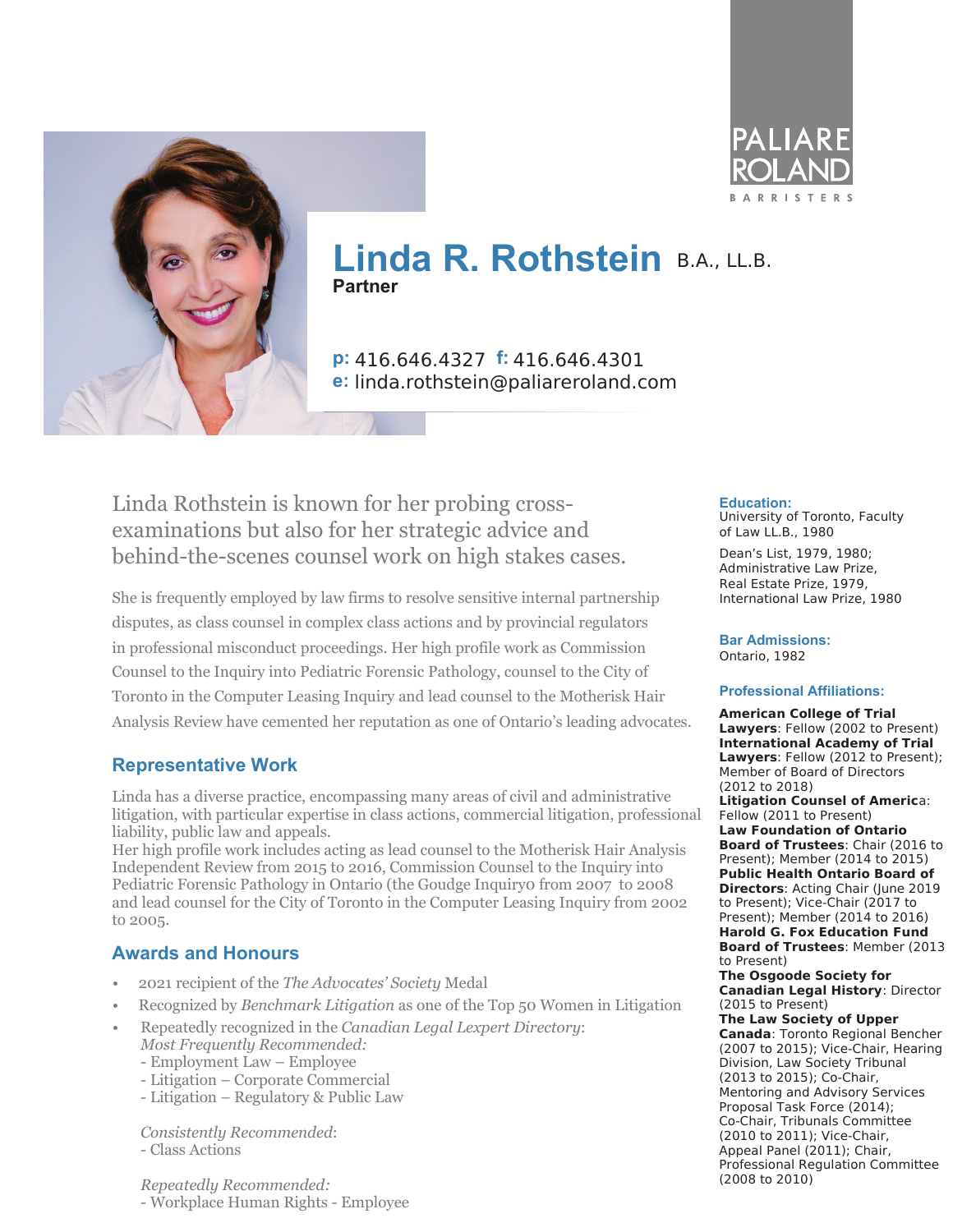## **Linda R. Rothstein** B.A., LL.B. **Partner**

**p:** 416.646.4327 **f:** 416.646.4301 **e:** linda.rothstein@paliareroland.com

### **Awards and Honours**

- Recognized by *Benchmark Litigation* as a Litigation Star and one of the Top 50 Trial Lawyers in Canada •
- Recognized by the *Legal 500 Canada guide* as elite "Leading Lawyer" and recommended in the *Legal 500 Canada 2020 editorial* for dispute resolution
- Recognized by *Chambers Canada* in the following specialties: Litigation: General Commercial and Litigation: Administrative & Public Law in Ontario; and Dispute Resolution: Class Actions (Plaintiff) nationwide •
- Recognized by the *Who's Who Legal Canada* as a Thought Leader, Recommended Global Leader and Recommended National Leader in Litigation
- Repeatedly selected by *Best Lawyers in Canada* in six litigation specialties: Betthe-Company Litigation; Corporate and Commercial Litigation; Administrative and Public Law; Labour and Employment Law; Alternative Dispute Resolution; and Class Actions •
- Named by *Benchmark Litigation* as one of the Top 25 Women in Litigation from 2014 to present
- Recognized by the *Lexpert / American Lawyer Guide to the Leading 500 Lawyers* from 2016 to present
- Recognized in the *Lexpert Guide to the Leading US / Canada Cross-Border Litigation Lawyers in Canada* as a Leading Cross-Border Litigation Lawyer from 2015 to present •
- Recipient of the Ontario Bar Association *Award of Excellence* in Civil Litigation in 2018 **Advocacy**: Instructor (for bar •
- Featured in the Globe and Mail's *Lexpert / Report on Business Magazine* as a Leading Litigation Lawyer in 2015 and 2018
- Named by *Best Lawyers* as "Lawyer of the Year" in Labour and Employment Law in 2014 and 2017
- Named by *Best Lawyers* as "Lawyer of the Year" in Administrative and Public Law in 2012, 2013 and 2016
- Recipient of the University of Toronto *Distinguished Alumnus Award* in 2014
- Recipient of the *Lexpert Zenith Award* in 2013
- Recognized as a Milvain Lecturer on Advocacy at the University of Calgary in 2010
- Recipient of the Toronto Lawyers' Association *Award of Distinction* in 2008 •
- Recipient of the *Law Society Medal* in 2005 •

#### **Professional Affiliations:**

**The Advocates' Society**: President (2005 to 2006); First Vice-President (2004 to 2005); Treasurer (2003 to 2004); Vice-Chair, Standing Committee on Collegiality, Mentoring & Membership (2003 to 2004); Board of Directors (1998 to 2003); Vice-Chair, Education Committee (2000 to 2002); Chair, Professional Conduct Committee (1998 to 1999); Faculty Member, The Advocates' Society Institute, Faculty Training Program (1993 to 1998)

**Law Society Compensation Fund**: Referee (Adjudicator) (1994 to 2000)

**Intensive Trial Advocacy Course, Osgoode Hall Law School**: Instructor and Team Leader (for practicing lawyers) (1988 to 2001)

**Osgoode Hall Law School**: Lecturer and Instructor in Trial Advocacy (for law students) (1989 to 1994)

**The Law Society of Upper Canada, Bar Admission Course in Civil Litigation and Trial** admission students) (1987 to 1990)